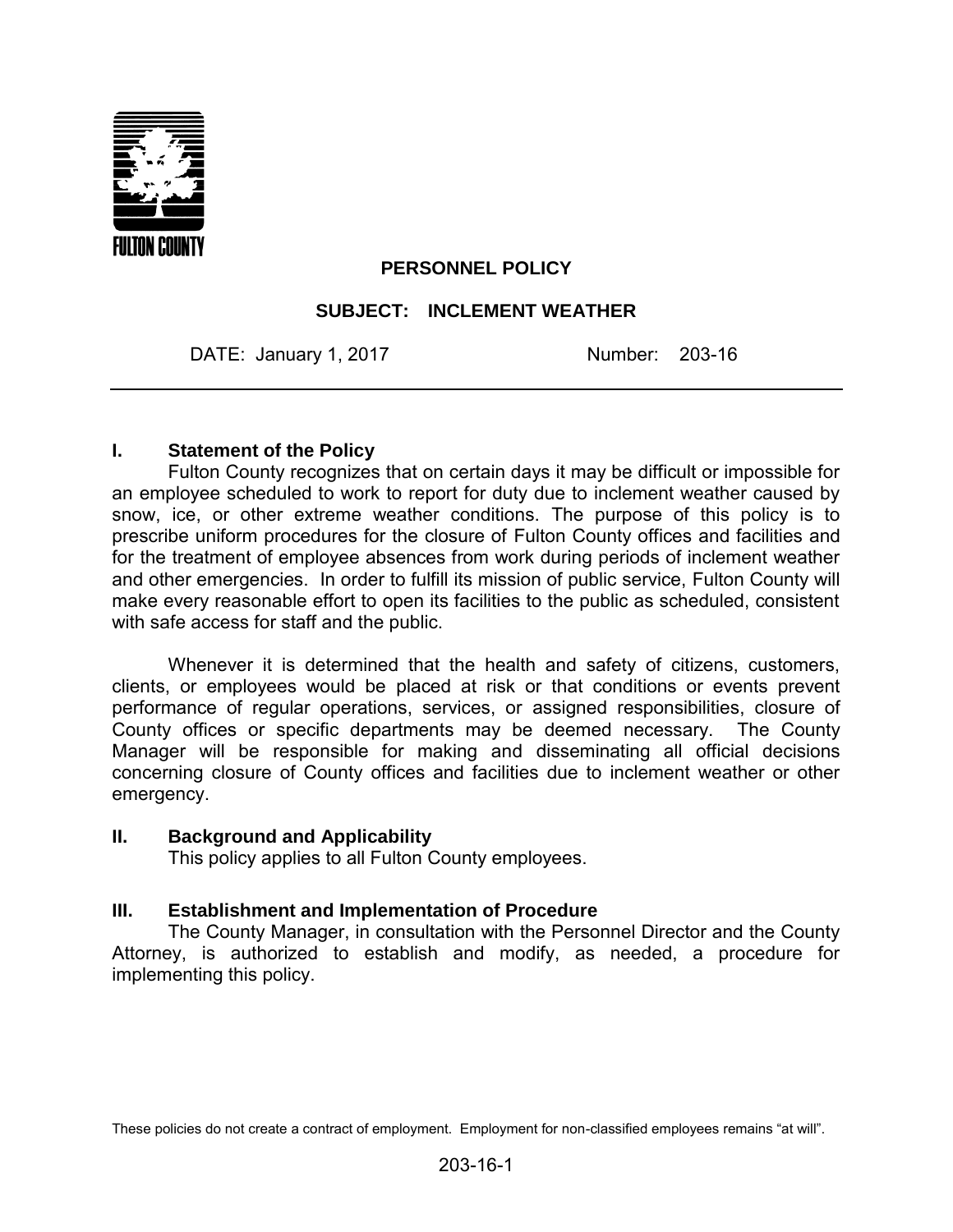

# **PERSONNEL PROCEDURE**

## **SUBJECT: INCLEMENT WEATHER**

DATE: February 1, 2018 Mumber: 203-16

#### **I. Definitions**

- A. Inclement Weather: Weather that is physically severe with the potential to result in damage, loss of human life and/or the creation of hazardous road conditions including but not limited to snow, ice, flash flooding, extreme winds, large hail, tornados and hurricanes.
- B. Emergencies: An unforeseen combination of circumstances or an urgent need for immediate action, including but not limited to natural disasters, lack of heating, cooling, plumbing and power outages.
- C. Essential Employees: Those employees who are designated as such by the County Manager for the purpose of providing essential services to Fulton County citizens or other employees during periods of inclement weather and/or emergency. The following departments have essential employees:
	- County Manager
	- Emergency Services 911
	- Emergency Management
	- Office of the Sheriff
	- Fire
	- Police
	- Department of Real Estate and Asset Management (D.R.E.A.M.)
	- Public Works
	- Animal Services
	- Marshal
	- Medical Examiner
	- External Affairs
	- Finance
	- Purchasing
	- Personnel
	- Information Technology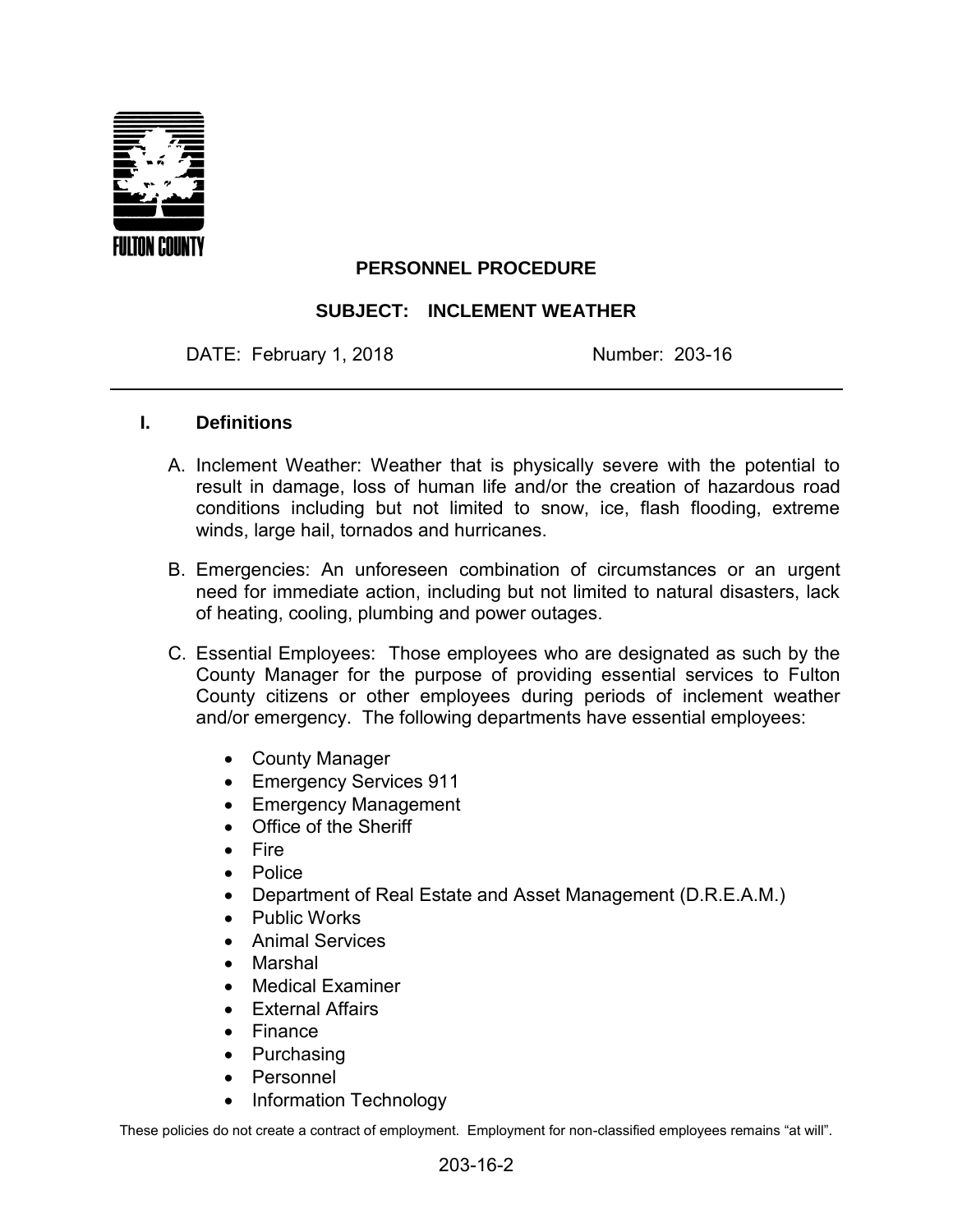• Health and Wellness

# **II. Roles and Responsibilities**

## **A. County Manager**

During inclement weather sufficient to make travel hazardous or during emergencies, the County Manager may decide to close completely or early or delay the opening of County offices and facilities. If inclement weather or other emergency conditions affecting Fulton County operations develop during the workday, employees will be notified by normal employee communication methods of any official changes to normal work hours. In addition, whenever possible, Fulton County will notify employees and the public of closures through the following channels:

- Local media outlets (Radio: WSB 750 AM and 95.5 FM, WGST 640 AM, WAOK - 1380 AM, WABE - 90.1 FM, WVEE - 103.3 FM; Television: WSB – Channel 2 (ABC), WAGA – Channel 5 (FOX), WXIA – Channel 11 (NBC), WGNX – Channel 46 (CBS))
- Fulton County website at www.fultoncountyga.gov
- Fulton County Government Social Media accounts -- @FultonInfo on Twitter and Facebook
- Twitter updates from the Atlanta-Fulton County Emergency Management Agency @AFCEMA
- FGTV Fulton Government Television
- Fulton County Emergency Notification System (ENS)
- Email (i.e., FulcoNews)

# **B. Department Heads**

Department Heads/Appointing Authorities are responsible for ensuring that these procedures are fully disseminated and understood by all employees in their respective departments. Department Heads/Appointing Authorities will determine which employees are needed to maintain essential services when Fulton County offices and facilities are closed. Department Heads/Appointing Authorities will ensure that employees know whether they are considered "Essential" or "Non-essential" personnel for purposes of this policy.

# **C. Essential Employees**

Essential employees will be expected to report to work regardless of the weather.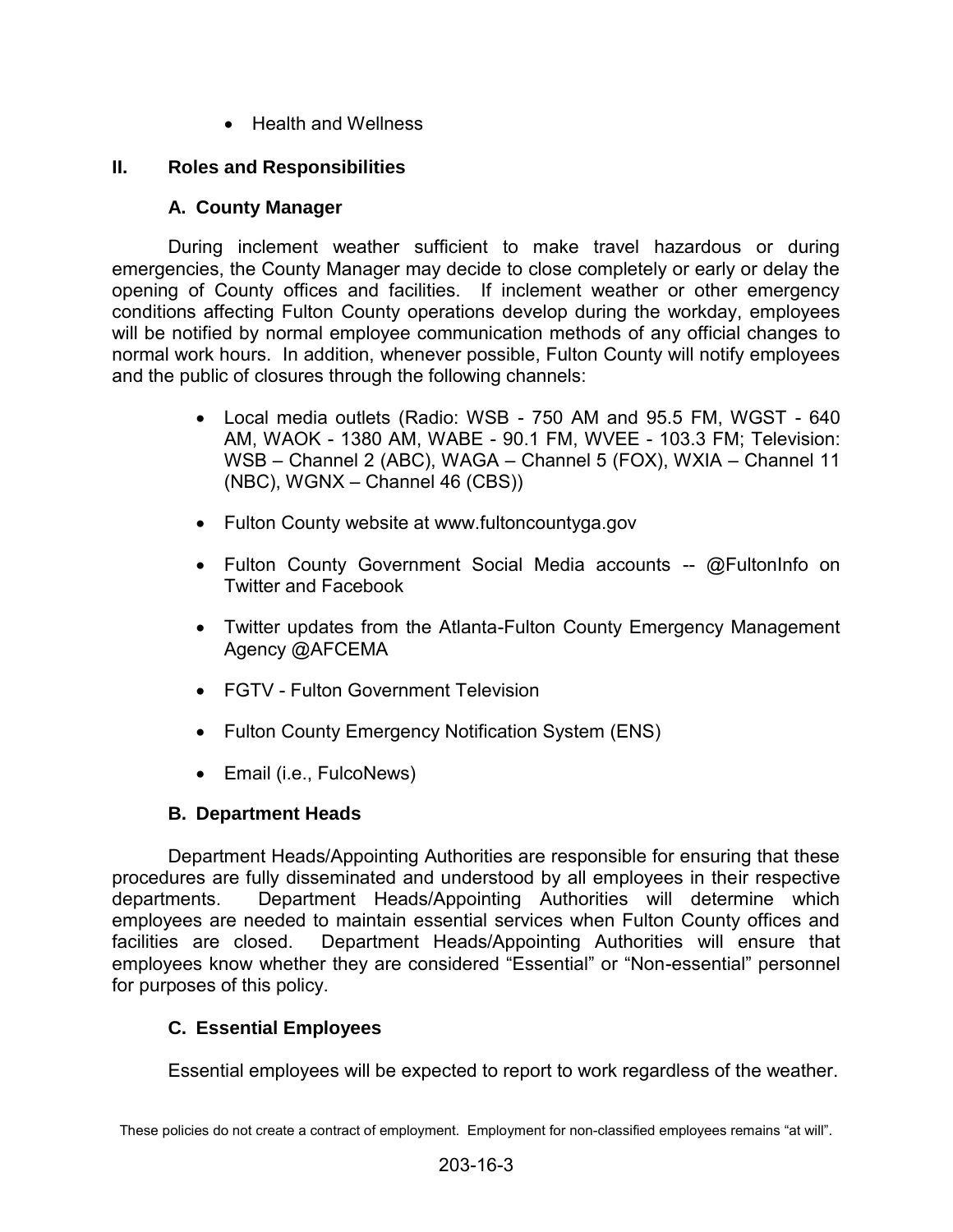## **D. Non-Essential Employees**

In the absence of official notification regarding delayed opening or office closures, non-essential employees are expected to report to work on time or to contact their supervisor or other appropriate County personnel as directed by the Department Head/Appointing Authority.

## **III. Use of Leave During Inclement Weather Incidents**

Announcements will be made as soon as possible following any decision to close County operations, offices or facilities in any area. Depending upon an employee's designation as "Essential or Non-essential" personnel, the following shall apply:

# **A. Non-Essential Employees**

- 1. All non-essential employees who are scheduled to work but are unable to do so because their assigned work site is closed shall be compensated for their full work day or shift at their regular rate of pay. However, any time that the work site is closed shall not count towards "hours worked" for that work week for purposes of assessing whether an employee is entitled to payment of overtime or accrual of compensatory time in lieu of overtime pay.
- 2. All non-essential employees who are scheduled to work but excused from work by their Appointing Authority/Department Head will be compensated for their full work day or shift at their regular rate of pay.
- 3. If a non-essential employee's assigned work site, office or facility is officially closed due to an inclement weather emergency during an employee's normal work hours and the employee is required to leave early, the employee shall be compensated for the remainder of his or her regularly scheduled shift at his or her regular rate of pay.
- 4. Non-essential employees who are delayed due to weather conditions on days when County offices and facilities open at their regular time or who need to leave early due to weather-related concerns when Fulton County offices remain open until their normal closing time, shall notify their Appointing Authority and/or immediate supervisor regarding their situation as soon as possible. Such employees shall have the option of using accrued compensatory, vacation, or holiday leave to cover any related period of absence. Any non-essential employee who fails to report to work during bad weather conditions without notifying the Appointing Authority or the employee's immediate supervisor of his or her situation will be considered absent without approval and will not receive any compensation from the County during such absence.

These policies do not create a contract of employment. Employment for non-classified employees remains "at will".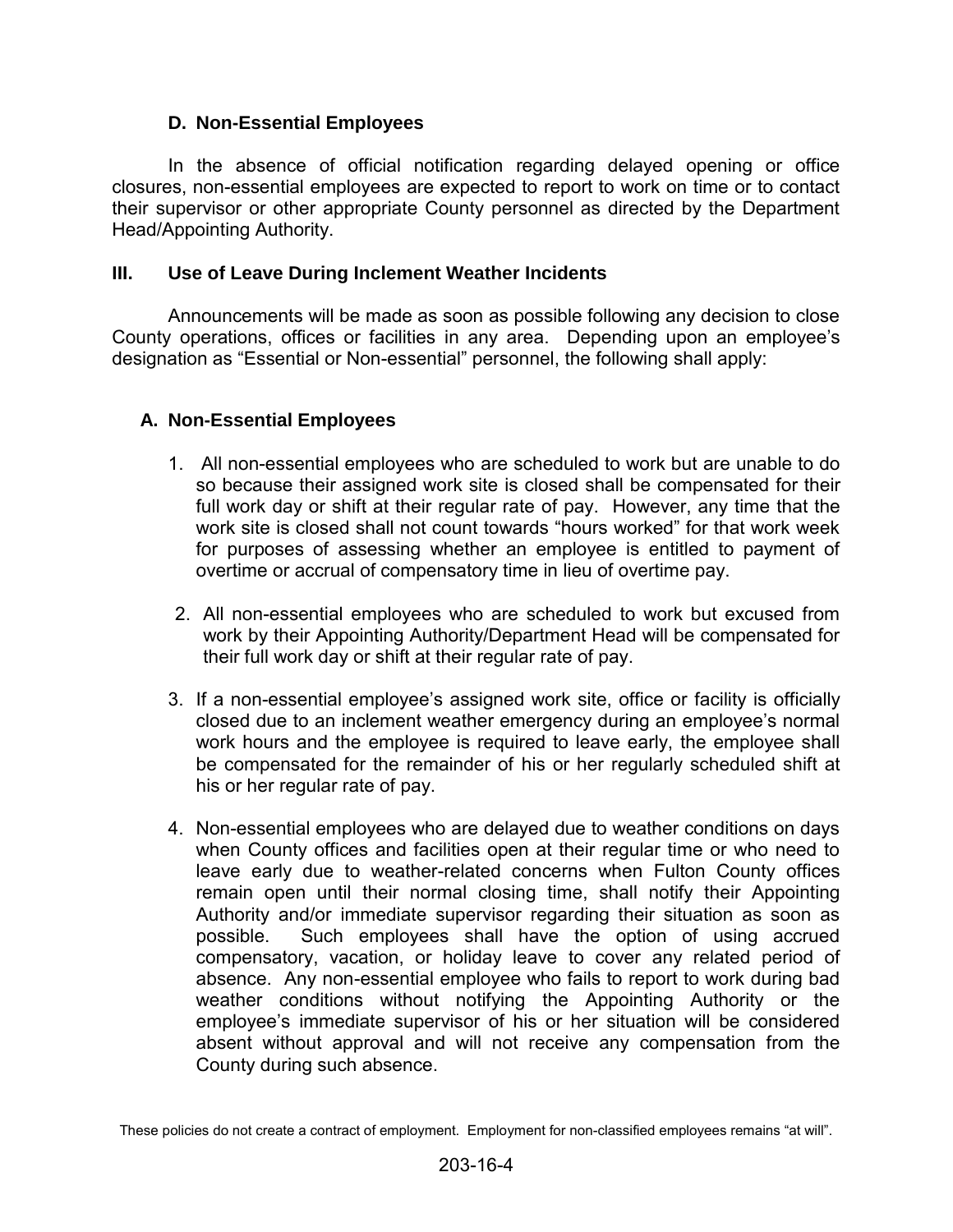5. A non-essential employee who calls out and does not report to work on a day that County offices close early due to an inclement weather emergency shall be charged vacation leave for any period of absence leading up to the time of the closure and will be compensated for the remainder of their regularly scheduled shift at his or her regular rate of pay.

## **B. Essential Employees**

- 1. All essential employees are expected to report for their regularly scheduled shift and will be compensated at their regular rate of pay. Non-exempt employees will be compensated for all hours worked in excess of the applicable maximum hours as listed in the Overtime and Compensatory Time Policy and as otherwise required by applicable state and federal law, unless the employee receives compensatory time for overtime work as set forth in the Overtime and Compensatory Time Policy.
- 2. Fulton County may offer to transport essential employees in order to deal with an inclement weather emergency or to adequately staff continuous-operations during an inclement weather emergency. Such employees shall be required to accept such transportation and to report to work.
- 3. Any essential employee refusing Fulton County-provided transportation during an inclement weather emergency will be considered absent without approval and will not receive any compensation from the County during such absence. Essential employees who are scheduled to work and fail to report to work, including any essential employee who refuses County-provided transportation, may be subject to disciplinary action in accordance with applicable Fulton County policies and procedures (i.e., the Discipline for Classified Employees Policy and Procedure).
- 4. Essential employees who are instructed by their supervisor not to report for work or who are excused from work will be compensated for their full work day or shift at their regular rate of pay.

### **C. Employees Not Scheduled to Work**

Employees who are not directly affected by the weather conditions warranting closure (i.e., employees participating in the County's telecommuting program), or who are not scheduled to work during such times, shall not accrue any right to, and shall not be compensated in any manner for, any absence that may be authorized for the employees directly affected by the closure.

Any employee already on previously authorized leave (i.e., approved vacation, compensatory, sick, or FMLA leave or leave without pay) during a day that there is a delayed opening, early closure or complete closure of County offices or facilities will remain on such leave during any period of closure. The employee's leave time will be